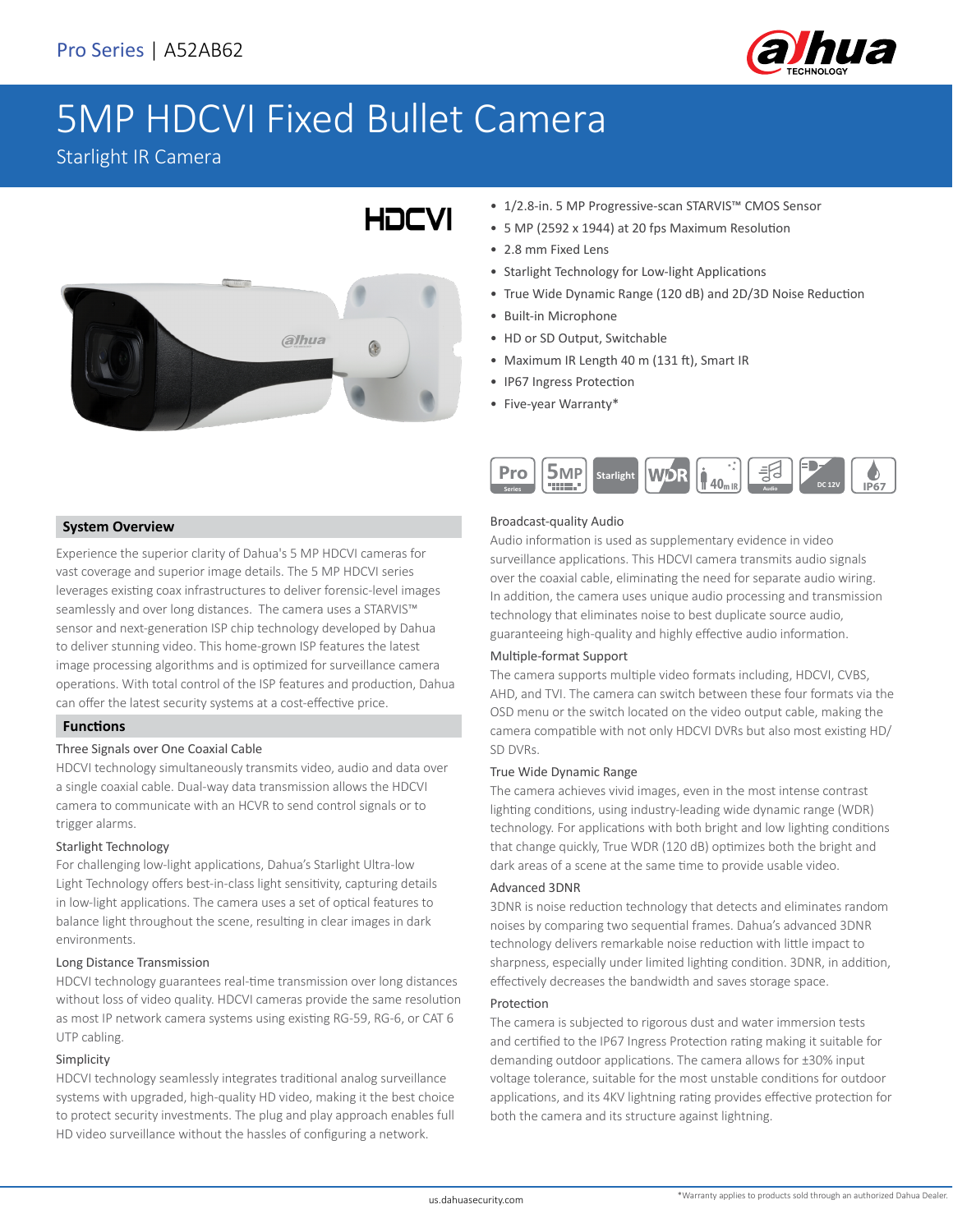# Pro Series | A52AB62

| <b>Technical Specification</b>  |                                                                                       |                                                            |                            |                      |  |  |
|---------------------------------|---------------------------------------------------------------------------------------|------------------------------------------------------------|----------------------------|----------------------|--|--|
| Camera                          |                                                                                       |                                                            |                            |                      |  |  |
| Image Sensor                    |                                                                                       | 1/2.8-in. STARVIS™ CMOS Sensor                             |                            |                      |  |  |
| <b>Effective Pixels</b>         |                                                                                       | 2592 (H) x 1944 (V), 5 MP                                  |                            |                      |  |  |
| <b>Scanning System</b>          |                                                                                       | Progressive                                                |                            |                      |  |  |
| <b>Electronic Shutter Speed</b> |                                                                                       | 1/3 s to 1/100,000 s                                       |                            |                      |  |  |
| Minimum Illumination            |                                                                                       | Color: 0.005 lux at F1.6, 30 IRE<br>0 lux with IR on       |                            |                      |  |  |
| S/N Ratio                       |                                                                                       | More than 65 dB                                            |                            |                      |  |  |
| IR Distance                     |                                                                                       | Up to 40.0 m (131.23 ft)                                   |                            |                      |  |  |
| IR On/Off Control               |                                                                                       | Auto, Manual                                               |                            |                      |  |  |
| <b>IR LEDS</b>                  |                                                                                       | Two $(2)$                                                  |                            |                      |  |  |
| Lens                            |                                                                                       |                                                            |                            |                      |  |  |
| Lens Type                       |                                                                                       | Fixed Lens, Fixed Iris                                     |                            |                      |  |  |
| Mount Type                      |                                                                                       | Board-in                                                   |                            |                      |  |  |
| Focal Length                    |                                                                                       | $2.8$ mm                                                   |                            |                      |  |  |
| Maximum Aperture                |                                                                                       | F1.6                                                       |                            |                      |  |  |
| Angle of View                   |                                                                                       | Horizontal: 98°                                            |                            |                      |  |  |
| <b>Close Focus Distance</b>     |                                                                                       | 800 mm (31.50 in.)                                         |                            |                      |  |  |
| Installation Angle              |                                                                                       |                                                            |                            |                      |  |  |
| Range                           |                                                                                       | Pan: 0° to 360°<br>Tilt: 0° to 90°<br>Rotation: 0° to 360° |                            |                      |  |  |
| DORI Distances <sup>1</sup>     |                                                                                       |                                                            |                            |                      |  |  |
| Detect<br>$(8$ ppf $)$          |                                                                                       | Observe<br>$(19$ ppf $)$                                   | Recognize<br>$(38$ ppf $)$ | Identify<br>(76 ppf) |  |  |
| 56 m<br>(184 ft)                | 22 m<br>(72 ft)                                                                       |                                                            | 11 <sub>m</sub><br>(36 ft) | 6 m<br>(20 ft)       |  |  |
| Video                           |                                                                                       |                                                            |                            |                      |  |  |
| Maximum Resolution              | 5 MP (2592 x 1944)                                                                    |                                                            |                            |                      |  |  |
| Frame Rate                      | 5 MP at 20 fps, 4 MP at 30 fps, 1080p at 30 fps                                       |                                                            |                            |                      |  |  |
| Video Output                    | One (1) BNC HDCVI High-definition Channel or,<br>One (1) BNC CVBS Channel, switchable |                                                            |                            |                      |  |  |

| Video<br>Transmission <sup>2</sup>     | RG-59/U Coax                  |                                                                                                      | 720p: 800 m (2624.67 ft)<br>1080p: 500 m (1640.42 ft)<br>4 MP: 500 m (1640.42 ft)  |  |  |  |
|----------------------------------------|-------------------------------|------------------------------------------------------------------------------------------------------|------------------------------------------------------------------------------------|--|--|--|
|                                        | RG-6/U Coax                   |                                                                                                      | 720p: 1200 m (3937.01 ft)<br>1080p: 800 m (2624.67 ft)<br>4 MP: 700 m (2296.59 ft) |  |  |  |
|                                        | CAT 6 UTP<br>(balun required) |                                                                                                      | 720p: 450 m (1476.38 ft)<br>1080p: 300 m (984.25 ft)<br>4 MP: 300 m (984.25 ft)    |  |  |  |
| Day/Night                              |                               |                                                                                                      | Auto (ICR), Manual                                                                 |  |  |  |
| OSD Menu                               |                               |                                                                                                      | Multi-language                                                                     |  |  |  |
| <b>BLC Mode</b>                        |                               |                                                                                                      | BLC, HLC, True WDR                                                                 |  |  |  |
| <b>WDR</b>                             |                               |                                                                                                      | 120 dB                                                                             |  |  |  |
| Gain Control                           |                               |                                                                                                      | AGC                                                                                |  |  |  |
| <b>Noise Reduction</b>                 |                               |                                                                                                      | 2D, 3D                                                                             |  |  |  |
| <b>White Balance</b>                   |                               |                                                                                                      | Auto, Manual                                                                       |  |  |  |
| Smart IR                               |                               |                                                                                                      | Auto, Manual                                                                       |  |  |  |
| Certifications                         |                               |                                                                                                      |                                                                                    |  |  |  |
| <b>CE</b>                              |                               |                                                                                                      | EN55032<br>EN55024<br>EN50130-4                                                    |  |  |  |
| Safety                                 |                               |                                                                                                      | UL60950-1<br>CAN/CSA C22.2 No.60950-1                                              |  |  |  |
| Electromagnetic Compatibility<br>(EMC) |                               |                                                                                                      | FCC CFR 47 Part 15 subpart B,<br>ANSI C63.4-2014                                   |  |  |  |
| Interface                              |                               |                                                                                                      |                                                                                    |  |  |  |
| Audio <sup>3</sup>                     |                               | Input: One (1) Channel, RCA Jack plus<br>One (1) Built-in Microphone                                 |                                                                                    |  |  |  |
| Electrical                             |                               |                                                                                                      |                                                                                    |  |  |  |
| Power Supply                           |                               |                                                                                                      | 12 VDC ± 30%                                                                       |  |  |  |
| Power Consumption                      |                               |                                                                                                      | Maximum 7 W (12 VDC, IR on)                                                        |  |  |  |
| Environmental                          |                               |                                                                                                      |                                                                                    |  |  |  |
| <b>Operating Conditions</b>            |                               | -40° C to +60° C (-40° F to +140° F)<br>Less than 90% RH<br>*Initiate start up above -40° C (-40° F) |                                                                                    |  |  |  |
| <b>Storage Conditions</b>              |                               | $-40^{\circ}$ C to +60° C (-40° F to +140° F)<br>Less than 90% RH                                    |                                                                                    |  |  |  |
| <b>Ingress Protection</b>              |                               | <b>IP67</b>                                                                                          |                                                                                    |  |  |  |
| Construction                           |                               |                                                                                                      |                                                                                    |  |  |  |
| Casing                                 |                               | Aluminium                                                                                            |                                                                                    |  |  |  |
| <b>Dimensions</b>                      |                               |                                                                                                      | 179.90 mm x 70.0 mm x 70.0 mm<br>(7.08 in. x 2.76 in. x 2.76 in.)                  |  |  |  |
| Net Weight                             |                               |                                                                                                      | 0.42 kg (0.93 lb)                                                                  |  |  |  |
| <b>Gross Weight</b>                    |                               |                                                                                                      | $0.53$ kg $(1.17$ lb)                                                              |  |  |  |

- 1. The DORI distance is a measure of the general proximity for a specific classification to help pinpoint the right camera for your needs. The DORI distance is calculated based on sensor specifications and lab test results
- 2. Transmission distance results verified by real-scene testing in Dahua's test laboratory. Actual transmission
- distances may vary due to external influences, cable quality, and wiring structures. 3. The default audio input is via the built-in microphone; users must access the Advanced menu to switch the audio input to the cable option. The camera accepts audio from only one input source.